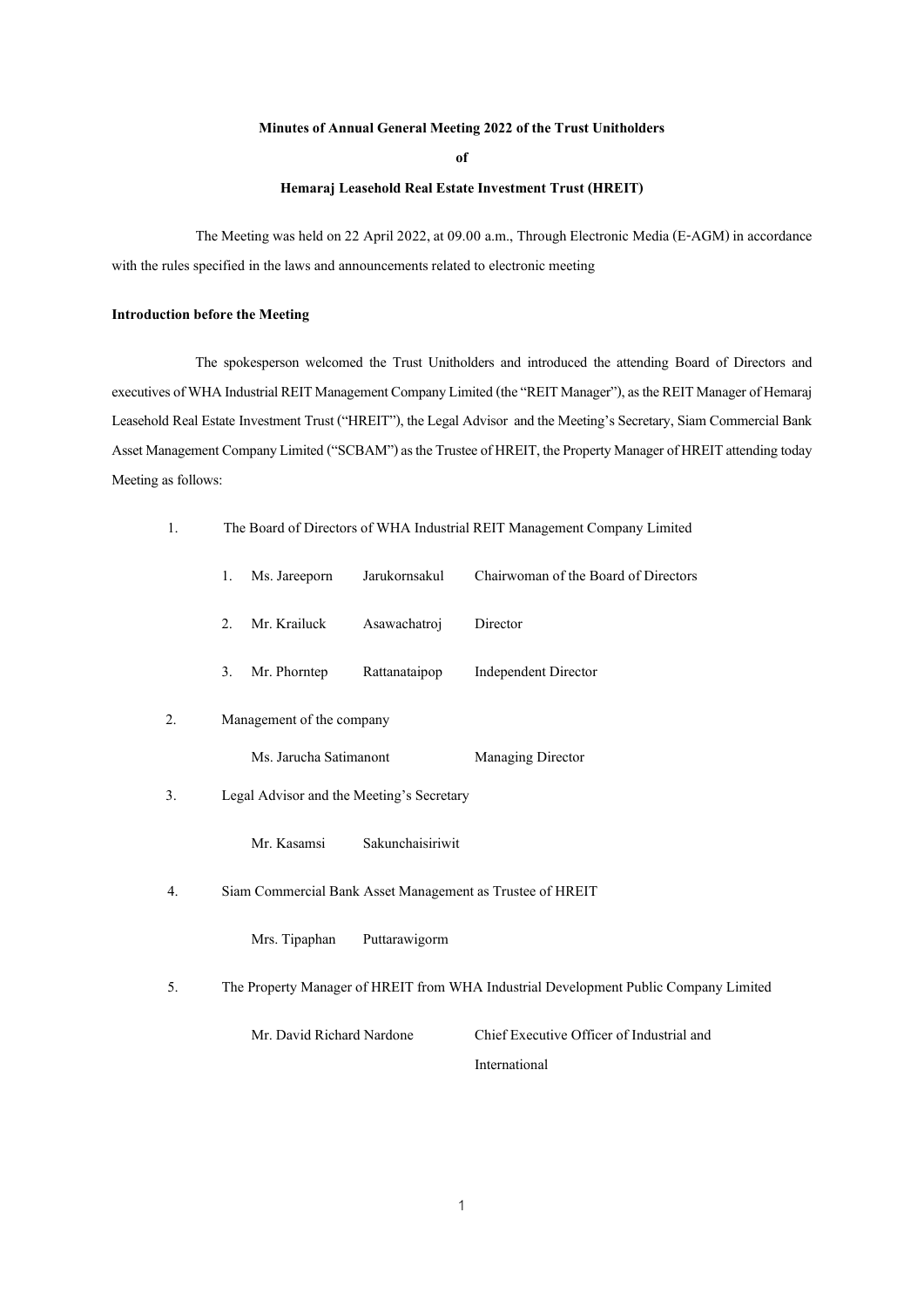Ms. Jareeporn, acting as the Chairwoman of the Meeting, welcomed the Trust Unitholders to the Annual General Meeting of the Trust Unitholders 2022 and explained the quorum as follows:

In today's Meeting, there were 6 Trust Unitholders attending in person, representing 4,829,000 units, and 186 Trust Unitholders attending by proxy, representing 395,847,889 units. In total, there were 192 Trust Unitholders attending in person and by proxy, representing 400,676,889 units , equivalent to 47.692% of total issued and sold trust units of HREIT, thus constituting the quorum as prescribed in the Trust Deed. The Chairwoman then declared the HREIT's 2022 Annual General Meeting to order.

The Chairwoman invited Mr. Kasamsi Sakunchaisiriwit, the Meeting's Secretary, to explain the meeting procedures and the method of vote counting as follows:

For this Meeting through electronics media (E-AGM), the Company employed the "Inventech Connect" system of Inventech Systems (Thailand) Company Limited, which provides the meeting system in compliance with the standards for electronic conference of the Electronic Transactions Development Agency (ETDA).

Participants could register to attend the Meeting, watch the live streaming, submit questions, vote, and access the voting results in each agenda via the electronic meeting system according to the procedures of electronic meeting via Inventech Connect as enclosed with the Invitation to the Meeting, which had been distributed to the Trust Unitholders.

The Company will proceed with this Meeting according to the meeting agenda as listed in the Invitation to the Meeting.

For the vote counting, a Trust Unitholder is entitled to one vote per unit, whereby the Company will deduct disapproval and abstention votes from the total votes of the Trust Unitholders attending the Meeting. The remaining shall be deemed as approval votes of such agenda.

To cast a vote in each agenda via the e-Voting system, the presenting Trust Unitholders and proxies are asked to press only one of these buttons: (1) approve (green), (2) disapprove (red), or (3) abstain (orange) in each agenda. In this regard, the Company will allocate sufficient time to vote, and participants may change their votes as long as the notification to close the voting for such agenda has yet to be announced by pressing the button (4) revoke the recent vote (blue). In the event that any presenting Trust Unitholders or proxies fail to press any button, the Company will consider the vote as "approve".

For Trust Unitholder who appoints a proxy and has determined his/her vote explicitly in the proxy form A or B, the Company will record such vote in the system and the proxy is not required to vote during the Meeting.

In the case where none of the Trust Unitholders disapproves or abstains their votes for any agenda, it shall be considered that the Meeting is resolved with a unanimous vote.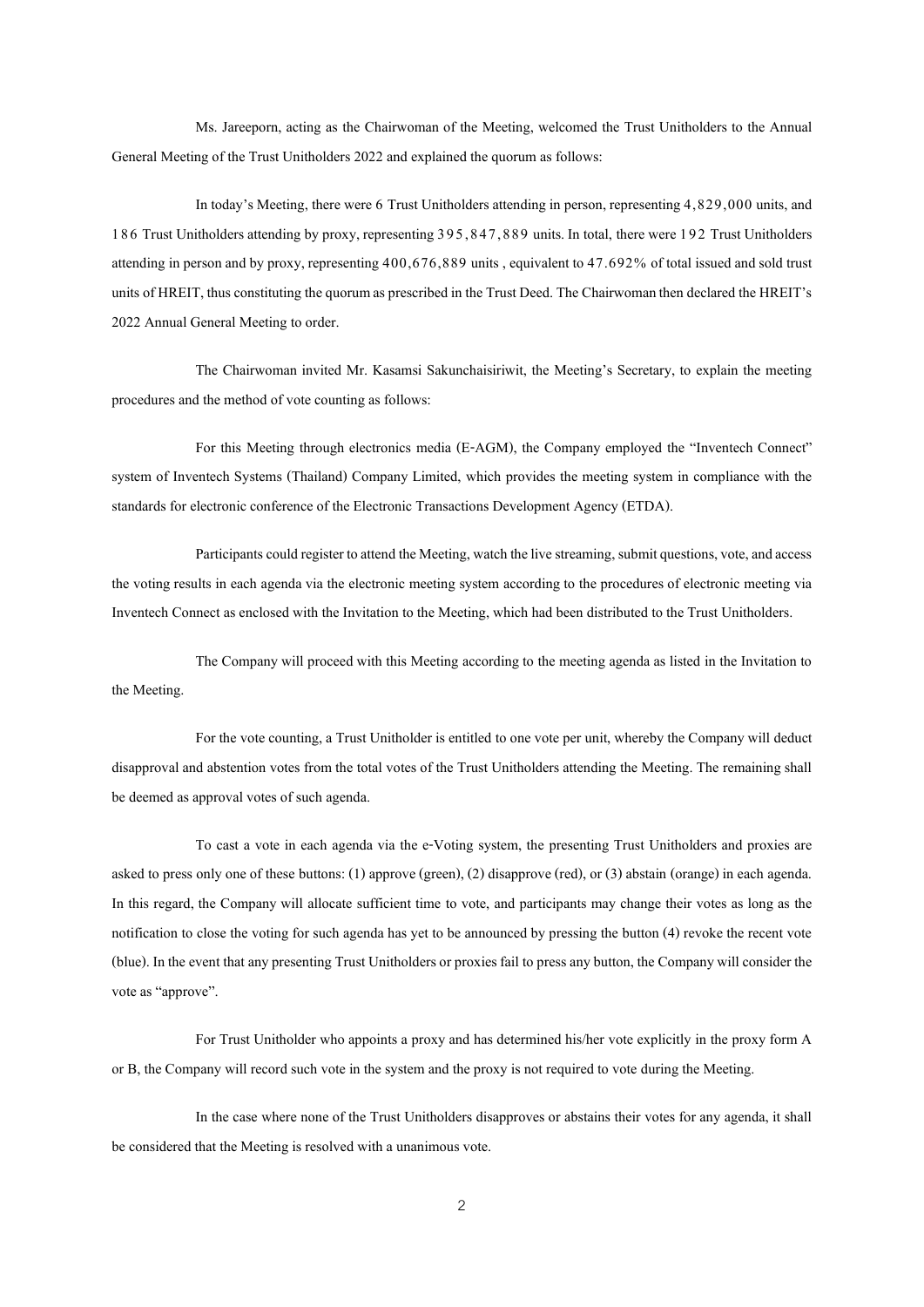The number of Trust Unitholders and votes may vary in each agenda as the Trust Unitholders and proxies may attend or leave the Meeting before the Meeting ends.

Prior to voting in each agenda, the Chairwoman or the person appointed by the Chairwoman will give the Trust Unitholders or proxies an opportunity to inquire or share their opinions in issues relevant to such agenda as appropriate. In this regard, participants wishing to inquire shall type their questions via messages by selecting 'Inquiring' menu, then choose an agenda in which they wish to inquire, type in their questions and opinions, and submit the questions. The Company will answer the questions relating to the Meeting agenda. However, if there are several questions, the Company shall reserve a right to consider and choose certain questions as the Company deems appropriate.

The counting of votes shall be conduct promptly. Nonetheless, during the counting, the Chairwoman will proceed with the next agenda and inform the voting result of the previous agenda to the Meeting after the counting of votes for such agenda is completed.

No Trust Unitholders objected to or disagreed with the aforementioned meeting procedures and the method of vote counting. Therefore, it was deemed that the Meeting agreed with the said meeting procedures and the method of vote counting.

The Chairwoman then commenced the Meeting to consider the following agenda.

### **Commencement of the Meeting**

# **Agenda 1 To consider and certify the minutes of Extraordinary General Meeting No.1/2020 of the Trust Unitholders**

The Chairwoman asked the Meeting that the REIT Manager has hosted the Extraordinary General Meeting No.1/2020 of the Trust Unitholders which was held on 23 June 2020, a copy of which has been sent to the Stock Exchange of Thailand and published on the Trust's website, the details as appeared in Annex 1. The Meetingis asked to approve that meeting minute.

The spokesperson instructed the Trust Unitholders who wished to inquire or share their opinions to type in their questions or opinions and send them to the staff.

There is no other unitholders asking additional question, so The spokesperson asks the Meeting to vote for Agenda 1.

The spokesperson announced that the voting for Agenda 1 was closed and invited the Chairwoman to continue the meeting on the next agenda.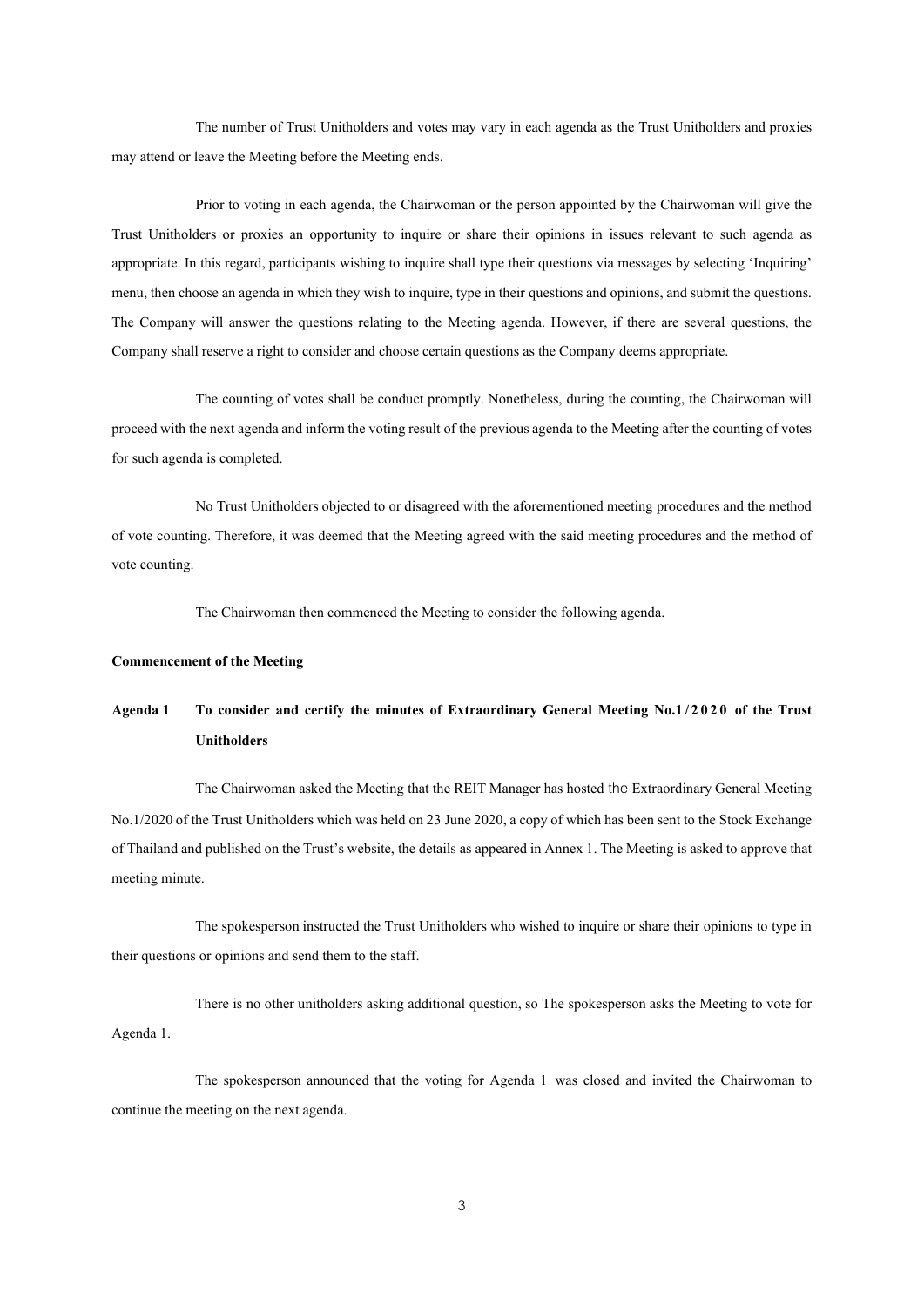#### **Agenda 2 To acknowledge the performance of HREIT for the year 2021**

The Chairwoman invited Ms. Jarucha Satimanont to present the details of this agenda.

Ms. Jarucha presented to the Trust Unitholders the performance as follows:

Overall, HREIT's investment was solely in leasehold rights in lands, factory buildings and warehouses. Classifying by the round of investment, the Initial Investment amounted to 69% of the total leasable area in 2021 while the Additional Investment No.1 made up 14% of the total leasable area in 2021. Meanwhile, the Additional Investment No.2 and No.3 were equivalent to 4% and 13% of the total leasable area in 2021, respectively. The type of buildings in which HREIT invested could be divided as follows: 71% of the total assets invested by HREIT in 2021 being ready-built factory buildings, equivalent to 121 units with a total area of 270,210 square meters; and the remaining 29% being ready-built warehouses, equivalent to 25 units with a total area of 110,422 square meters. In total, HREIT's invested areas were 146 units with a total area 380,632 square meters. The capital structure as of the end of the year consisted of the total assets of Baht 11,771 Million, the total liabilities of Baht 3,979 Million, equivalent to the loan borrowing rate of 31.86% of the total assets, equity of Baht 7,792 Million, and the retained earnings of Baht 767 Million. The Net Asset Value (NAV) per unit stood at Baht 9.2748 while the Distribution Per Unit (DPU) was equivalent to Baht 0.6952. Furthermore, HREIT's credit rating was at BBB+ grade.

In overview, HREIT has invested in assets in 7 different areas based on location. The first 4 are located in industrial estates and industrial zones developed by WHA Industrial Development Public Company Limited ("WHAID") and the Group consisting of WHA Chonburi Industrial Estate 1 (WHA CIE1) totaling 24 units or equivalent to 6% of the overall assets, Eastern Seaboard (Rayong) Industrial Estate (ESIE) totaling 41 units or equivalent to 15%, and WHA Eastern Seaboard Industrial Estate 1 (WHA ESIE1) totaling 38 units or equivalent to 40% of the overall assets. These 3 estates are located in Chonburi and Rayong and were granted privileges from EEC. The last location is the WHA Saraburi Industrial Land (WHA SIL), located in Saraburi, which is a strategic point in transportation to the northern and northeastern regions, totaling 18 units or equivalent to 10% of the overall assets. As for ready-built warehouses, HREIT has invested in 3 WHA Logistics Parks being 2 units in WHA Logistics Park 1, equivalent to 4 %, 12 units in WHA Logistics Park 2, equivalent to 15%, and 11 units in WHA Logistics Park 4, equivalent to 10% of the overall assets. These WHA Logistics Parks are located near those industrial estates developed by WHAID Group.

Regarding the occupancy rate and tenant's profile as at the end of 2020, the total occupancy rate of HREIT stood at 90.7% of the leasable area. The occupancy rate of ready-built factories was equivalent to 93.2% of the factories' leasable area while that of ready-built warehouses was equivalent to 84.4% of the warehouses' leasable area. In 2021, HREIT managed to maintain the occupancy rate at approximately 90% of the leasable area per quarter. At the end of the year, HREIT's average occupancy rate stood at 91.1% of the leasable area. The occupancy rate of ready-built warehouses was equivalent to 99.3% of the warehouses' leasable area while that of ready-built factories was equivalent to 87.7% of the factories' leasable area. The tenants of HREIT were from various industries i.e., the automotive industry made up 30%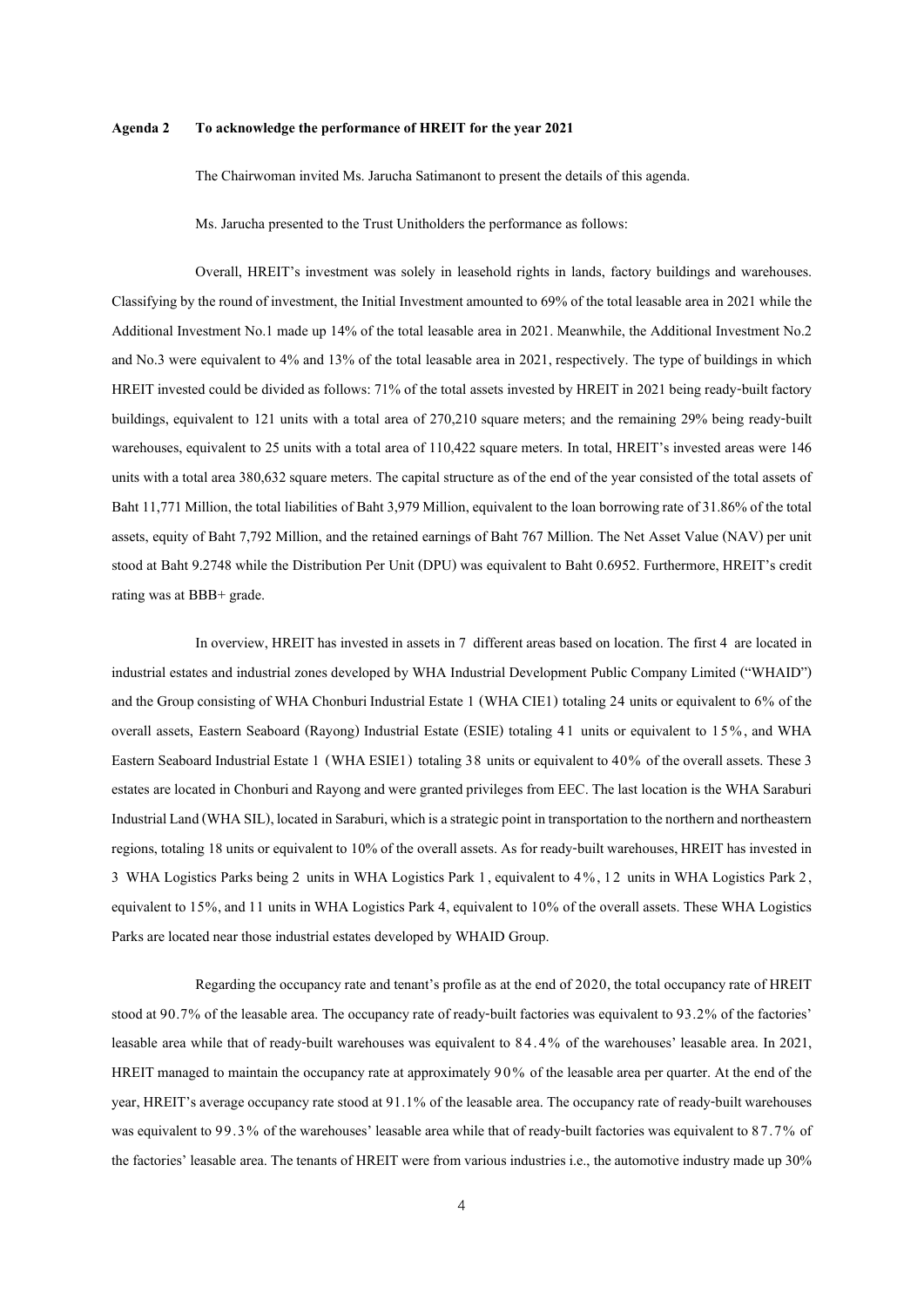of the leasable area, followed by the consumer industry totaling 29.2% and the logistics industry totaling 19.9% of the leasable area. The Chinese tenants amounted to 34.9% of the leasable area while the European and the Japanese made up 22.3% and 18.7% of the leasable area, respectively. The top 1 0 tenants of HREIT came from various industries and nationalities. For instance, ranking first was Saffron Living Co., Ltd., a Chinese tenant operating consumer business, making up 9.4% of the leasable area, followed by Visy Packaging (Thailand) Co., Ltd., an Australian tenant operating packaging business, and DHL Supply Co., Ltd., a German tenant operating logistics business, respectively. The top 10 tenants made up 37%of theleasable area and some of top 10 tenants extended their leases for another 12years in advance.

As for the distribution of benefit and payment of proceeds from the capital reduction in the previous year, HREIT paid in total Baht 0.6952 of dividend per unit, which was higher than the preceding year. Recently, the payment of distribution for Quarter 4 has been made for Baht 0.1738 per unit on 30 March 2022.

Mr. Kasamsi informed the Meeting that in thisagenda, the board of directors resolved to propose the Meeting to acknowledge the performance of HREIT for the year 2021.

As this agenda was only for acknowledgment, there was no voting.

The spokesperson instructed the Trust Unitholders who wished to inquire or share their opinions to type in their questions or opinions and send them to the staff. The Company would collect all the questions and opinions and answer all of them in Agenda 3 which was a related agenda.

#### **Resolution**

Mr. Kasamsi informed that the counting of votes for Agenda 1 had finished and, thus, announced the result as follows:

For the resolution of Agenda 1 which was to consider and certify the minutes of the Extraordinary Meeting of the Trust Unitholders No.1/2020, the Meeting's votes were as follows:

| Approve    | 400,676,889 | votes | equivalent to | 100      | percent |
|------------|-------------|-------|---------------|----------|---------|
| Disapprove | O           | votes | equivalent to | $\theta$ | percent |
| Abstain    | 0           | votes | equivalent to | $\theta$ | percent |

The votes were taken from the total votes of the Trust Unitholders attending in person and casted their votes. Thus, it was deemed that the Meeting resolved to certify the minutes of the Extraordinary Meeting of the Trust Unitholders No.1/2020.

Mr. Kasamsi invited the Chairwoman to proceed with the following agenda.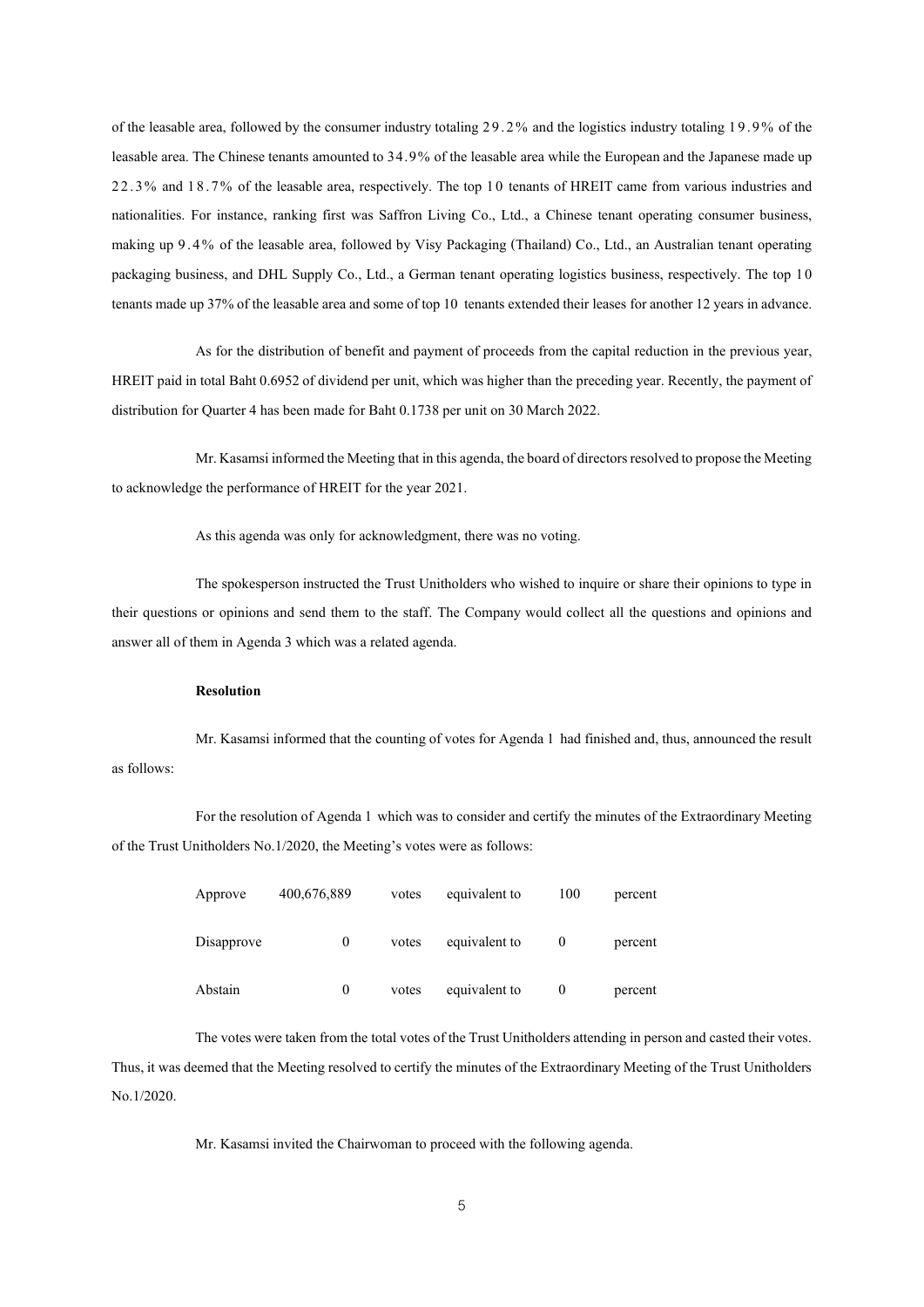#### **Agenda 3 To acknowledge the financial statement of HREIT for the year 2021**

The Chairwoman invited Ms. Jarucha to present the details of this agenda.

Ms. Jarucha explained that the REIT Manager had prepared the financial statement of HREIT for the year 2021 which had already been audited by the certified auditor, details of which could be found in the 2021 Annual Report in the form of QR Code which had been distributed to the Trust Unitholders together with the Invitation to the Meeting.

The statement of financial positionand the statement of comprehensive income of HREIT for the year 2021 could be summarized as follows:

HREIT's total assets as of 31 December 2021 stood at Baht 11,771.42 Million, increasing Baht 282.83 Million from the end of the preceding year mainly thanks to the increase in investments at fair value from the annual revaluation of assets totaling Baht 325.39 Million. Meanwhile, the total liabilities as of 31 December 2021 amounted to Baht 3,979.33 Million, declining by Baht 99.45 Million due to the decrease in other liabilities in the amount of Baht 66.73 Million, resulting from withholding tax payable and accrued expenses relating to the Additional Investment No.3 at the end of the year 2020 such transaction. The net assets value (NAV) totaled Baht 7,792.09 Million, rising by Baht 382.28 Million, consisting of capital obtained from the Trust Unitholders totaling Baht 7,024.55 Million and the retained earnings totaling Baht 767.54 Million. The NAV per unit stood at Baht 9.2748, increasing by Baht 0.4551.

Regarding the statement of comprehensive income for the year ended 3 1 December 2021, HREIT's total income amounted to Baht 764.3 Million, which was increased by Baht 77.81 Million or 11% from 2020 total income, which was mainly attributed to the rise in rental and service income as HREIT managed to raise the occupancy rate of its existing assets, as well as the additional leasable area from the investment at the end of 2020. Meanwhile, the total expenses in 2021 amounted to Baht 198.88 Million, falling Baht 20.29 Million or  $9\%$  from 2020 total expenses. The total expenses could be divided into operating expenses which decreased Baht by 7.29 Million, and financial costs which declined by Baht 13 Million due to the refinancing in 2020 which led to the decrease in interest rate. The net investment gain grew by Baht 98.10 Million, consisting of net gain from investment totaling Baht 0.44 Million and net gain from change in fair value of investments totaling Baht 326.72 Million. In total, HREIT's increase in net assets from operations stood at Baht 892.58 Million, increasing by Baht 283.51 Million.

The board of directors resolved to propose to the Meeting to acknowledge the financial statement of HREIT for the year 2021 as per the abovementioned details.

The spokesperson instructed the Trust Unitholders who wished to inquire or share their opinions to type in their questions or opinions and send them to the staff.

Mr. Sakol Sukwanitswichai, a Trust Unitholder, asked the following questions: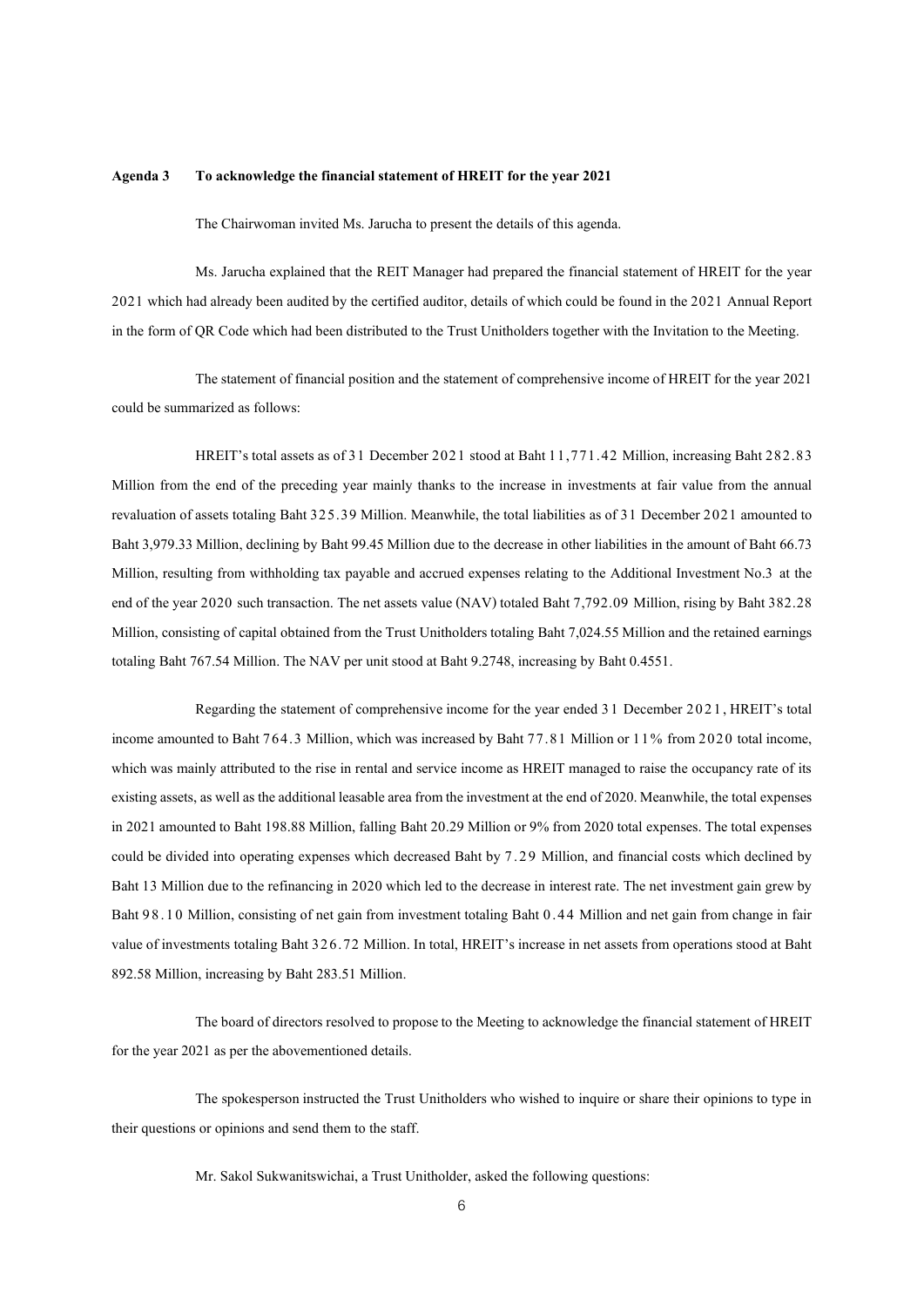1. What is HREIT's plan to take care of its employees during COVID-19 pandemic?

2. How likely is the renewal rate of the lease agreements expiring in the next year to reach 75% as expected and what is the management plan on how to maintain the tenants?

The Chairwoman invited Ms. Jarucha to answer those questions.

For Question 1, Ms. Jarucha explained that with regard to those who were involved in the management of HREIT, both the REIT Manager and the Property Manager planned to rotate the employees coming in to the office to make sure that regardless of the circumstance, there would be employees ready to operate and manage HREIT's businesses. Furthermore, the Property Manager also prepared a plan for industrial estates and industrial zones invested by HREIT whereby an emergency plan in case of tenants infected with COVID-19 in order to prevent the other tenants and place to lessen potential damages to HREIT.

Regarding Question 2, Ms. Jarucha explained that as the lease agreements expiring this year amounted to 54% of the total lease agreements, the REIT Manager had already discussed the renewal plan of leases with the Property Manager. Accordingly, the Property Manager had contacted the tenants approximately 3-6 months prior to the expiration of respective leases to follow up on the tenants' businesses and renewal plans. Therefore, it could be concluded that as the current information, HREIT was confident that it could manage to secure this year's estimated renewal rate of lease agreements more or less as planned.

The spokesperson notified the Meeting that this agenda was only for acknowledgment and therefore, there was no voting. Then, the Chairwoman was invited to proceed with the next agenda.

#### **Agenda 4 To acknowledge the appointment of auditors of HREIT for the year 2022**

The Chairwoman invited Ms. Jarucha to present the details of this agenda.

Ms. Jarucha reported that the REIT Manager has appointed the HREIT's auditors for 2022 already. The appointed auditors are from PricewaterhouseCoopers ABAS Ltd. (PricewaterhouseCoopers), the names of which are listed as follows:

- 1. Mr. Boonrueng Lerdwiseswit, Certified Public Accountant No.6552, and/or
- 2. Ms. Wanvimol Preechawat, Certified Public Accountant No. 9548, and/or
- 3. Ms. Rodjanart Banyatananusard, Certified Public Accountant No.8435

Whereby, one of the aforementioned persons shall review and give their opinions to HREIT's financial statements. In case such auditors cannot perform the work, Pricewaterhouse shall provide other certified public accountants in Pricewaterhouse to carry out the work.